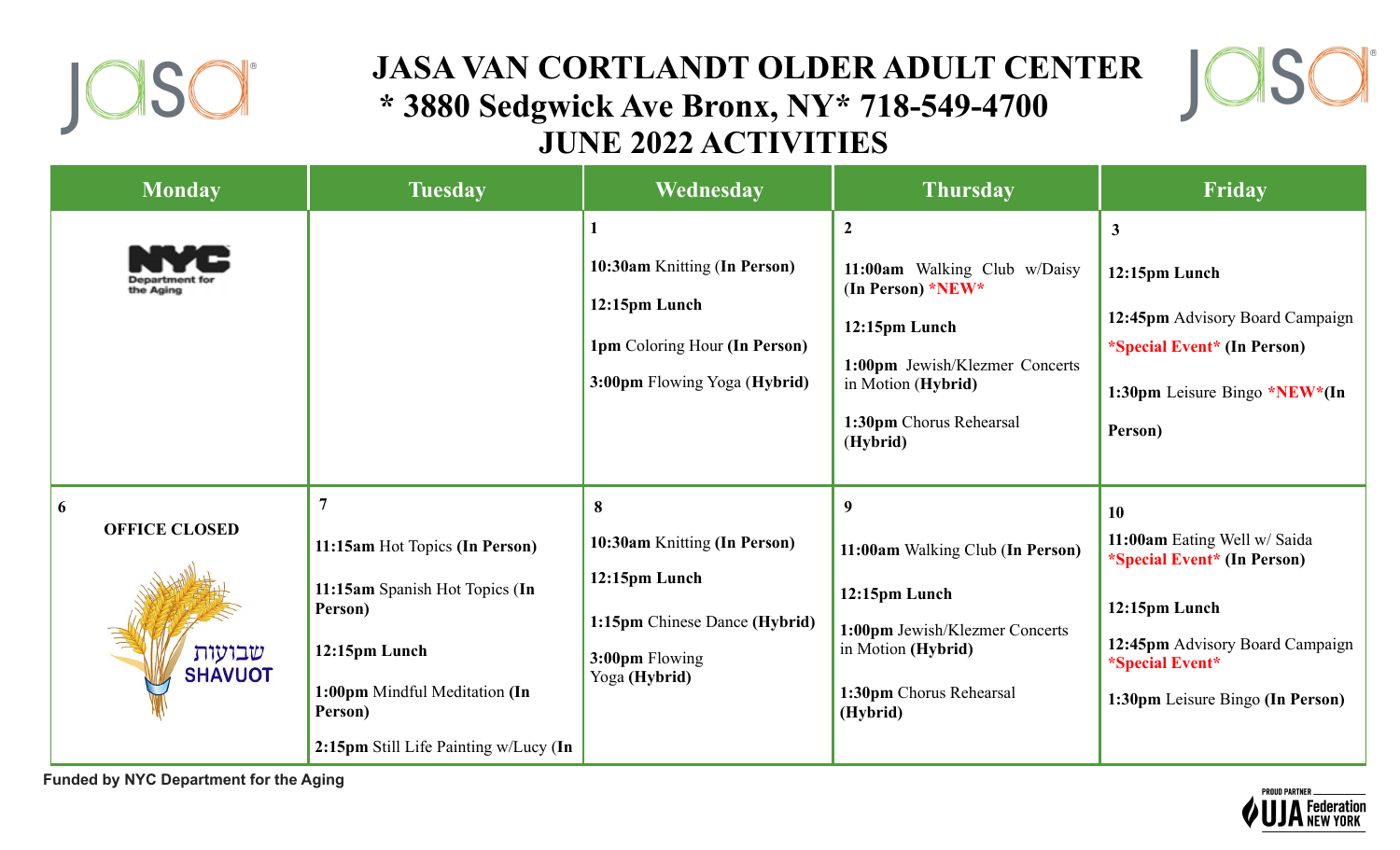| *Make Up Sunday June 26*                                                                                                                                                           | <b>Person) *Special Event*</b>                                                                    |                                                                                                                                   |                                                                                                                                                     | 2:00pm Board Games (In Person)                                                                                                                                                                      |
|------------------------------------------------------------------------------------------------------------------------------------------------------------------------------------|---------------------------------------------------------------------------------------------------|-----------------------------------------------------------------------------------------------------------------------------------|-----------------------------------------------------------------------------------------------------------------------------------------------------|-----------------------------------------------------------------------------------------------------------------------------------------------------------------------------------------------------|
| 13<br>11:00am Walking Club w/ Daisy   11:15am Hot Topics (In Person)<br>(In Person) * $NEW$ *<br>11:00am Chorus Rehearsal<br>(Virtual)<br>12:15pm Lunch<br>1:15pm Tai Chi (Hybrid) | 14<br>11:15am Spanish Hot Topics (In<br>Person)<br>12:15pm Lunch<br>1:00pm Mindful Meditation (In | 15<br>10:30am Knitting (In Person)<br>11:00am DOT Traffic Safety<br>Presentation * Special Event* (In<br>Person)<br>12:15pm Lunch | 16<br>11:00am Walking Club (In Person)<br>12:15pm Lunch<br>1:00pm Jewish/Klezmer Concerts<br>in Motion (Hybrid)<br>1:30pm Chorus Rehearsal (Hybrid) | 17<br>12:15pm Lunch<br>12:45pm Advisory Board Campaign<br><i><b>*Special Event*</b></i><br>1:30pm<br>Juneteenth Movie<br><b>Presentation:</b> Miss Juneteenth<br><i>*Special Event*</i> (In Person) |
| 2:15pm Chinese Calligraphy<br>(Hybrid)<br>4:30pm Self Massage<br>(Hybrid)                                                                                                          | Person)                                                                                           | 1:15pm Father's Day Celebration<br><i>*Special Event*</i> (In Person)<br>3:00pm Flowing Yoga (Hybrid)                             |                                                                                                                                                     |                                                                                                                                                                                                     |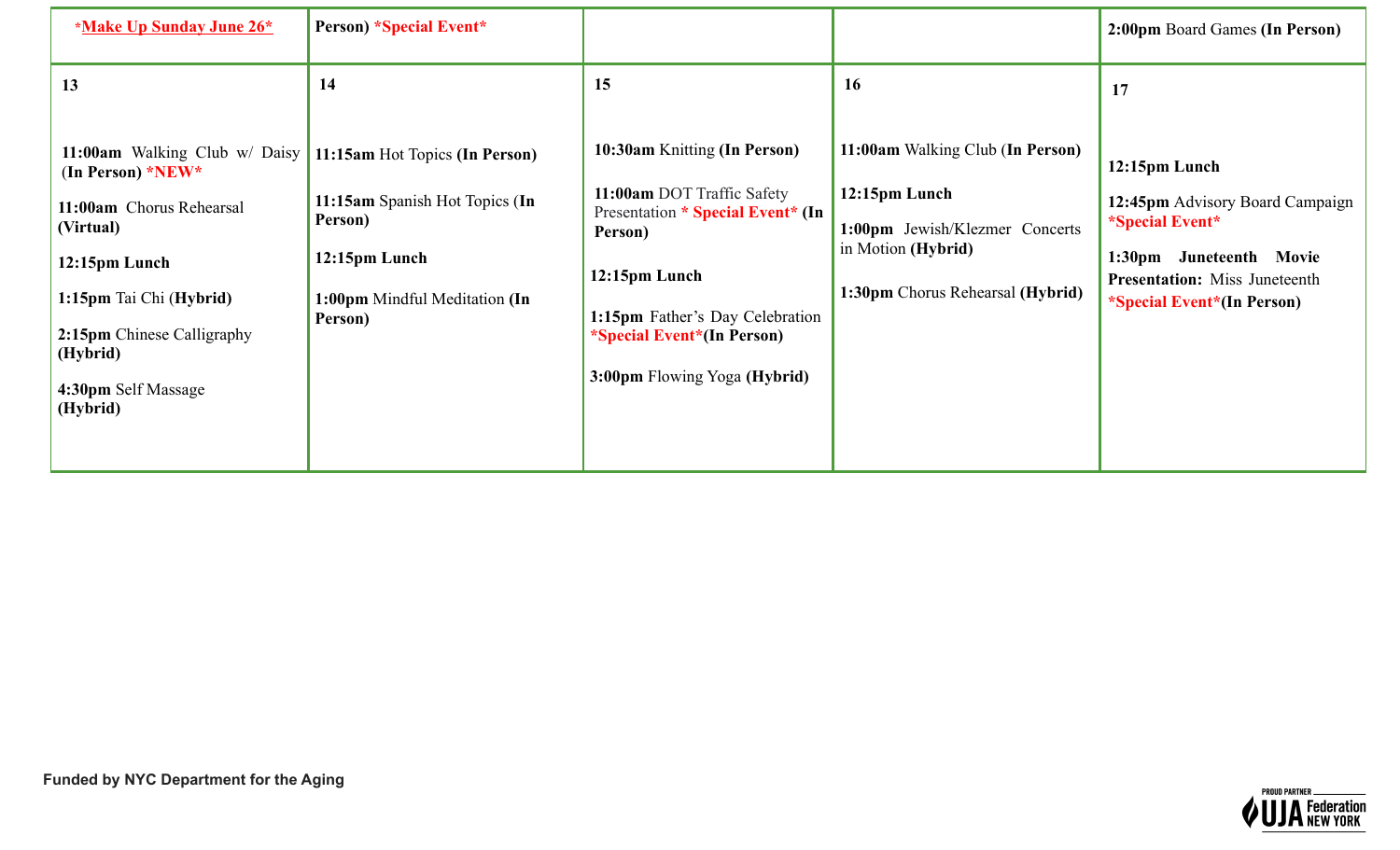| 20                                                                                                                                                                                                                               | 21                                                                                                                                                                                                                                             | 22                                                                                                                                                                                                                | 23                                                                                                                                                                        | 24                                                                                                                                                                                                   |
|----------------------------------------------------------------------------------------------------------------------------------------------------------------------------------------------------------------------------------|------------------------------------------------------------------------------------------------------------------------------------------------------------------------------------------------------------------------------------------------|-------------------------------------------------------------------------------------------------------------------------------------------------------------------------------------------------------------------|---------------------------------------------------------------------------------------------------------------------------------------------------------------------------|------------------------------------------------------------------------------------------------------------------------------------------------------------------------------------------------------|
| <b>OFFICE CLOSED in</b><br>observation of:                                                                                                                                                                                       | 11:15 am Hot Topics (In Person)<br>11:15am Spanish Hot Topics (In<br>Person)<br>12:15pm Lunch<br>1:30pm Show Your Pride: Tye Dye<br>Day w/Eva (In Person) *Special<br>Event*                                                                   | 10:30am Knitting (In Person)<br>12:15pm Lunch<br>1pm Coloring Hour (In Person)<br>1:15pm Chinese Dance Final<br>Interactive Performance (Hybrid)<br><i><b>*Special Event*</b></i><br>3:00pm Flowing Yoga (Hybrid) | 11:00am Walking Club (In Person)<br>12:15pm Lunch<br>1:00pm Jewish/Klezmer Concerts<br>in Motion (Hybrid)<br>1:30pm Chorus Rehearsal (Hybrid)                             | 10:00am Breakfast Chat w/ Indira<br>*NEW*<br>12:15pm Lunch<br>12:45pm Advisory Board Campaign<br><i><b>*Special Event*</b></i><br>1:30pm Leisure Bingo (In Person)<br>2:00pm Board Games (In Person) |
| 27                                                                                                                                                                                                                               | 28                                                                                                                                                                                                                                             | 29                                                                                                                                                                                                                | 30                                                                                                                                                                        |                                                                                                                                                                                                      |
| 11am Walking Club w/ Daisy<br>11:00am Chorus Rehearsal<br>(Virtual)<br>12:15pm Lunch<br>1:15pm Tai Chi (Hybrid)<br>2:00pm Chinese Calligraphy Art<br>Show w/ Wei Tang<br>(Hybrid)*Special Event*<br>4:30pm Self Massage (Hybrid) | 11:15 am Hot Topics (In Person)<br>11:15am Spanish Hot Topics (In<br>Person)<br>12:15pm Lunch<br>1:00pm Mindful Meditation (In<br>Person)<br>2:30pm Compassion in These<br>Uncertain Times w / Christina (In<br><b>Person) *Special Event*</b> | 10:30am Knitting (In Person)<br>12:15pm Lunch<br>1pm Coloring Hour (In Person)<br>3:00pm Flowing Yoga (Hybrid)                                                                                                    | 11:00am Walking Club (In Person)<br>12:15pm Lunch<br>1:00pm Jewish/Klezmer Concerts in<br>Motion (Hybrid)<br>1:00pm Chorus End Season Concert<br>(Hybrid) *Special Event* | **Lunch is served daily at 12:15 pm<br><b>First Come First Serve**</b><br><b>Calendar is Subjected to Change</b>                                                                                     |

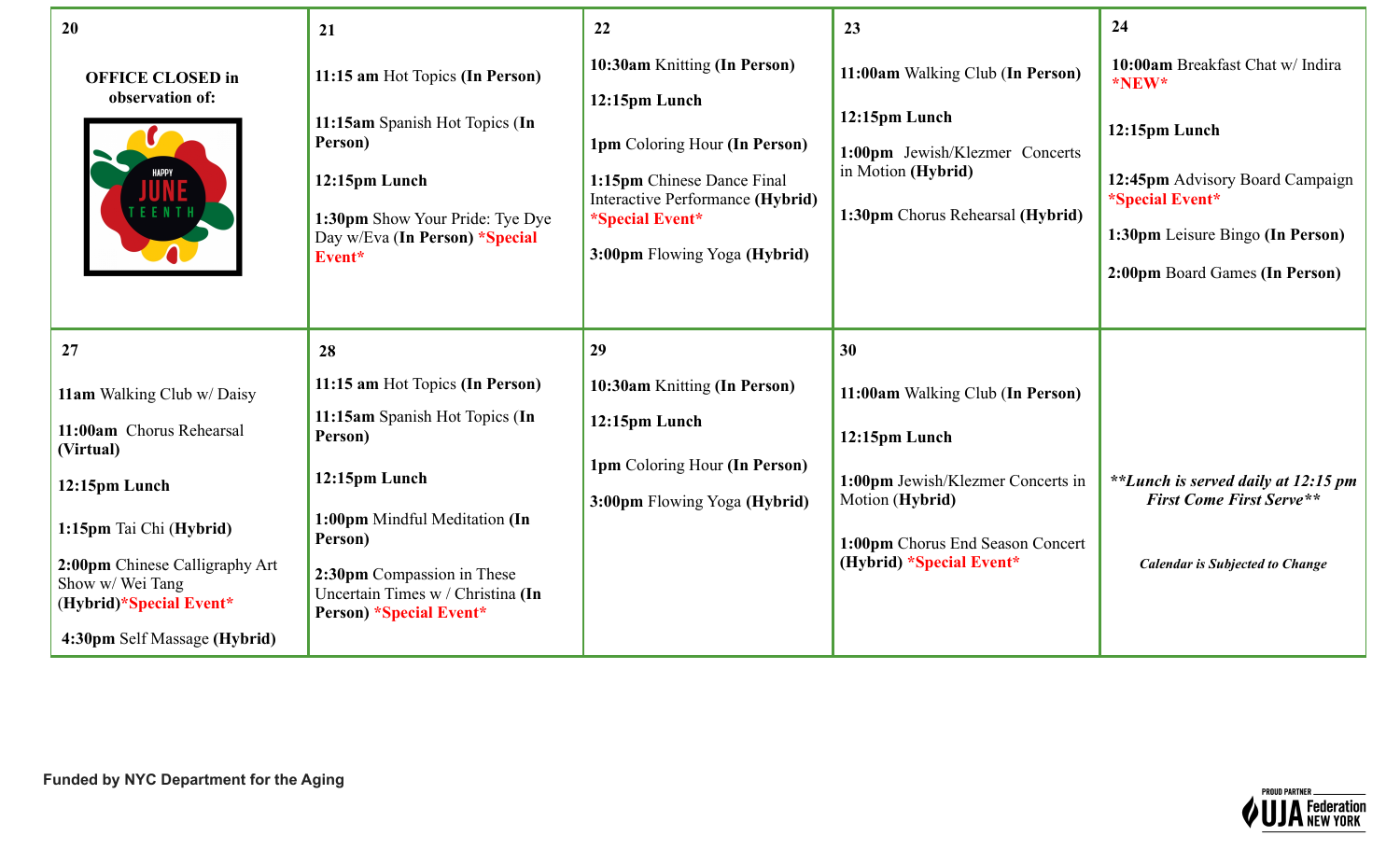

## **JASA VAN CORTLANDT OLDER ADULT CENTER \*3880 Sedgwick Ave Bronx, NY\* 718-549-4700 JUNE 2022 MENU**



| <b>Monday</b>                                                                                   | <b>Tuesday</b>                                                                                                                   | Wednesday                                                                                    | <b>Thursday</b>                                                                                                          | Friday                                                                                                                   |
|-------------------------------------------------------------------------------------------------|----------------------------------------------------------------------------------------------------------------------------------|----------------------------------------------------------------------------------------------|--------------------------------------------------------------------------------------------------------------------------|--------------------------------------------------------------------------------------------------------------------------|
|                                                                                                 |                                                                                                                                  | <b>Veggie Burger</b><br><b>Brown Rice</b><br><b>Sauteed Green Beans</b><br>Alt: Chicken Wrap | $\overline{2}$<br><b>Poached Salmon</b><br><b>Baked Sweet Potato</b><br>Normandy Blend Veg.<br><b>Alt: Chicken Salad</b> | $\mathbf{3}$<br><b>Baked Chicken Quarters</b><br>Pineapple Sweet and Sour Sauce<br>Capri Blend Veg.<br>Alt: Geflite Fish |
| <b>OFFICE CLOSED</b><br>6<br>שבועות<br><b>SHAVUOT</b><br><i><b>*Make Up Sunday June 26*</b></i> | $\overline{7}$<br><b>Vegetarian Chili</b><br><b>Baked Brown Rice Pilaf</b><br>California Blend Veg.<br><b>Alt: Salmon Burger</b> | 8<br><b>Yankee Pot Roast</b><br>Brown Rice<br>Winter Blend Veg.<br>Alt: Egg Fritatta         | 9<br><b>Mediterranean Fish</b><br>Cous Cous<br><b>Steamed Green Beans</b><br><b>Alt: Asian Tofu</b>                      | 10<br><b>Honey-Apricot Glazed Chicken</b><br>Sweet Noddle Kugel<br>Israeli Salad<br>Alt: Gefilte Fish                    |

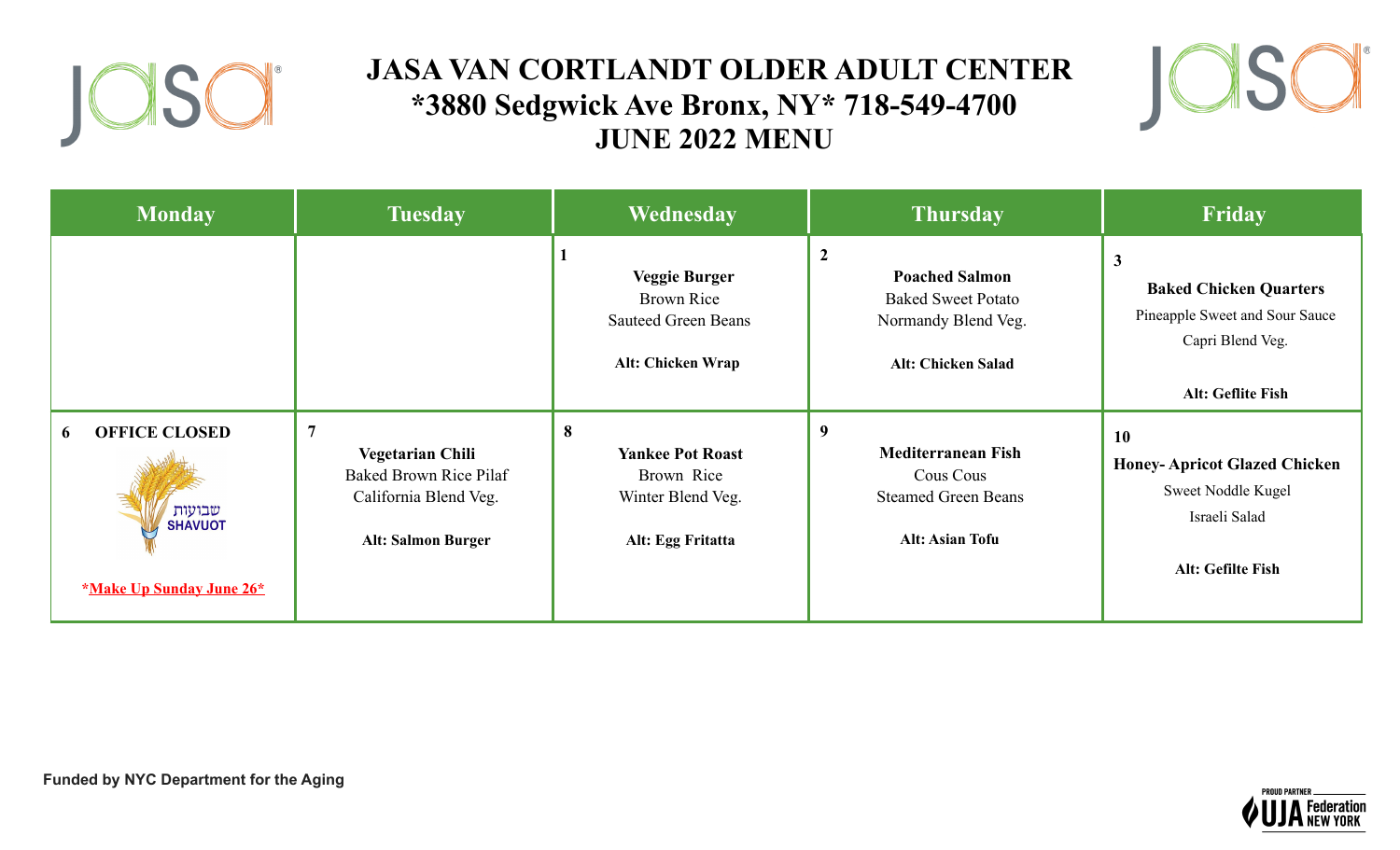| 13<br><b>Chicken Cacciatore</b><br>Rice Pilaf<br>Italian Blend Veg.<br>Alt: Egg Salad  | 14<br><b>Shakshuka</b><br><b>Brown Rice</b><br>Winter Blend Veg.<br><b>Alt: Baked Breaded Fish</b>        | 15<br><b>Beef Stew</b><br>Bulgur<br>California Blend Veg.<br>Alt: Veggie Burger                                 | 16<br><b>Baked Salmon</b><br><b>Brown Rice</b><br><b>Steamed Green Beans</b><br><b>Alt: Sliced Deli Turkey</b>                                    | 17<br><b>Whole Roasted Chicken</b><br>Bowtie Pasta w/ Kasha<br>Vegetable Ratatouille<br>Alt: Gefilte Fish   |
|----------------------------------------------------------------------------------------|-----------------------------------------------------------------------------------------------------------|-----------------------------------------------------------------------------------------------------------------|---------------------------------------------------------------------------------------------------------------------------------------------------|-------------------------------------------------------------------------------------------------------------|
| 20<br><b>OFFICE CLOSED in</b><br>observation of:                                       | 21<br><b>Sweet and Sour Meatballs</b><br><b>Brown Rice</b><br>California Blend Veg.<br>Alt: Stir Fry Tofu | 22<br><b>Baked Salmon w/ Dill Sauce</b><br>Orzo w/ Veg<br>Normandy Blend Veg.<br>Alt: Veggie Burger             | 23<br><b>Baked Fish w/ Lemon Garlic Butter</b><br><b>Sauce</b><br>Cous Cous<br><b>Steamed Peas and Carrots</b><br>Alt: Vegetarian Stuffed Cabbage | 24<br><b>Baked Chicken Quarters</b><br><b>Brown Rice</b><br><b>Steamed Green Beans</b><br>Alt: Gefilte Fish |
| 27<br><b>Deli Roast Beef</b><br>Cole Slaw<br>Potato Salad<br><b>Alt: Salmon Burger</b> | 28<br><b>Baked Salmon</b><br>Orzo<br>Normandy Blend Veg.<br><b>Alt: Chicken Salad</b>                     | 29<br><b>Veggie Burgers</b><br><b>Instant Mash Potato</b><br>California Blend Veg.<br><b>Alt: Veggie Burger</b> | 30<br><b>BBQ Chicken Leg Quarters</b><br>Potato Kugel<br>Grilled Veg.<br>Alt: Egg Fritatta                                                        | <b>Whole Wheat Bread and Juice is</b><br>served with Lunch Daily<br>Menu is Subjected to Change             |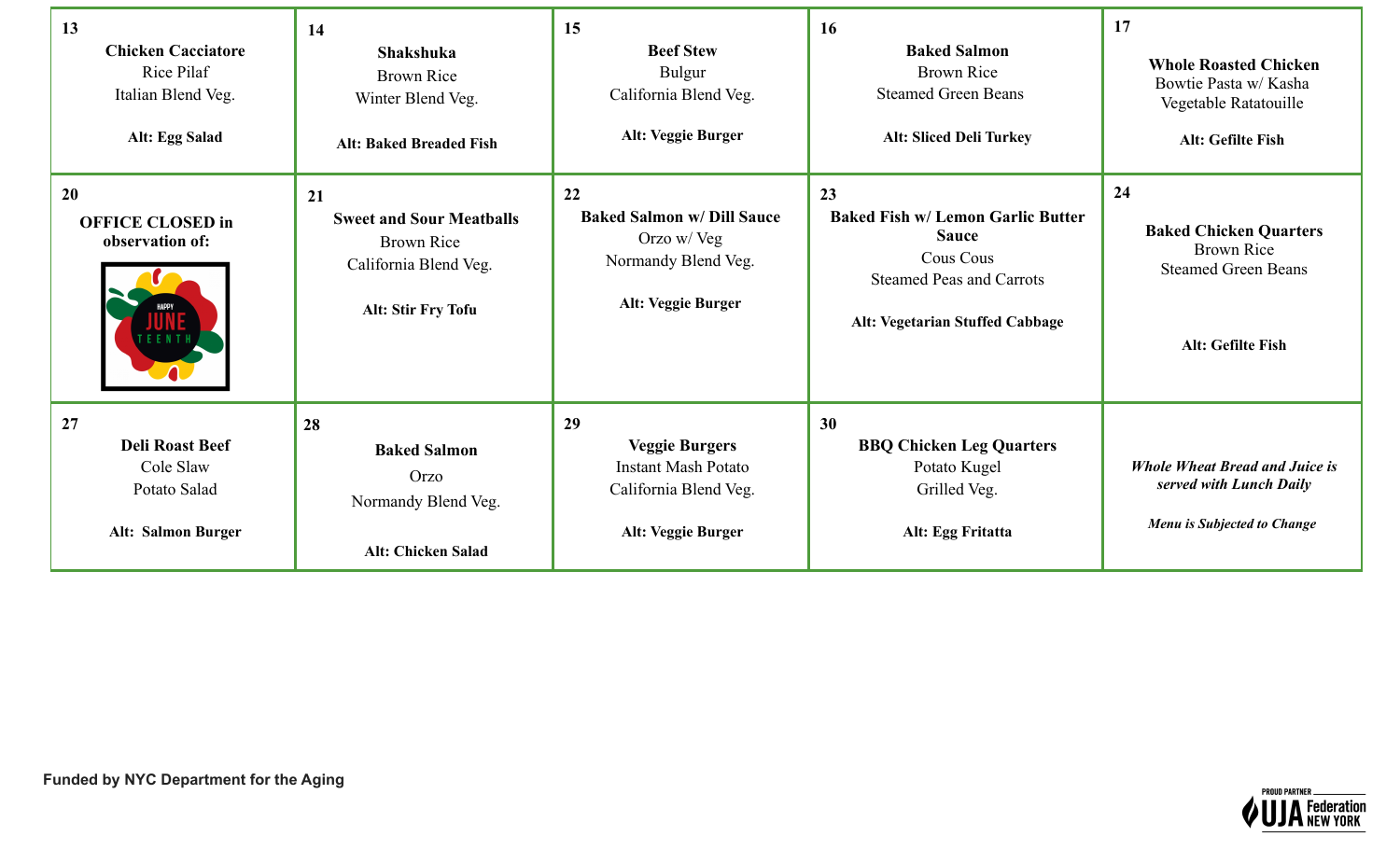

## **Van Cortlandt Older Adult Center**

**3880 Sedgwick Ave, 1st Floor Bronx, NY 10463 Tele718-549-4700 iortiz@jasa.org**

**www.jasa.org Hours of Operation: Monday through Friday 9 am -5 pm**

| <b>Tai Chi Instructor:</b> Judy Farnum<br><b>Chorus Leader: Cheryl Warfield</b><br><b>Chinese Calligraphy Instructor:</b> Wei Tang<br><b>Spanish Hot Topics Leader: Christina Soddano</b><br><b>Chinese Dance Instructor:</b> Ling Tang<br>Flowing Yoga Instructor: Kathleen O'Hannon<br><b>Hot Topics Leader:</b> Lucy Degidon<br><b>Mindful Meditation Instructor: Christina Soddano</b><br><b>Knitting Leaders:</b> Michele Panossian and Claire Sandorf | <b>Special Event Tuesday, June 7 at 2:15pm: Still Life</b><br>Painting w/Lucy (In Person)<br>Special Event Friday June 10 at 11:00am Eating Well w/<br>Saida (In Person)<br><b>Special Event Wednesday June 15: DOT Safety</b><br>Presentation and Father's Day Celebration (In Person)<br>Special Event Friday, June 17 at 1:30pm: Juneteenth<br>Movie Presentation: Miss Juneteenth (In Person) | Special Event Tuesday June 21 at 1:30 pm Show Your Pride: Tye<br>Dye Day w/Eva (In Person)<br><b>Special Event Wednesday June 22 at 1:15pm Final Chinese</b><br>Dance Interactive Performance (In Person)<br>Special Event Friday June 24 at 10:00am Breakfast Chat w/<br>Indira (In Person)<br>Special Event Monday June 27 at 2:00pm Chinese Calligraphy<br>Art Show w/ Wei Tang (Hybrid) |
|-------------------------------------------------------------------------------------------------------------------------------------------------------------------------------------------------------------------------------------------------------------------------------------------------------------------------------------------------------------------------------------------------------------------------------------------------------------|---------------------------------------------------------------------------------------------------------------------------------------------------------------------------------------------------------------------------------------------------------------------------------------------------------------------------------------------------------------------------------------------------|---------------------------------------------------------------------------------------------------------------------------------------------------------------------------------------------------------------------------------------------------------------------------------------------------------------------------------------------------------------------------------------------|
| NEW Every Friday at 1:30 pm Leisure Bingo (In<br>Person)<br><b>NEW Every Monday and Thursdays at 1:15pm</b><br>Walking Club w/ Daisy (In Person)                                                                                                                                                                                                                                                                                                            |                                                                                                                                                                                                                                                                                                                                                                                                   | Special Event Tuesday June 28 at 2:30pm Compassion in These<br>Uncertain Times w / Christina (In Person)                                                                                                                                                                                                                                                                                    |